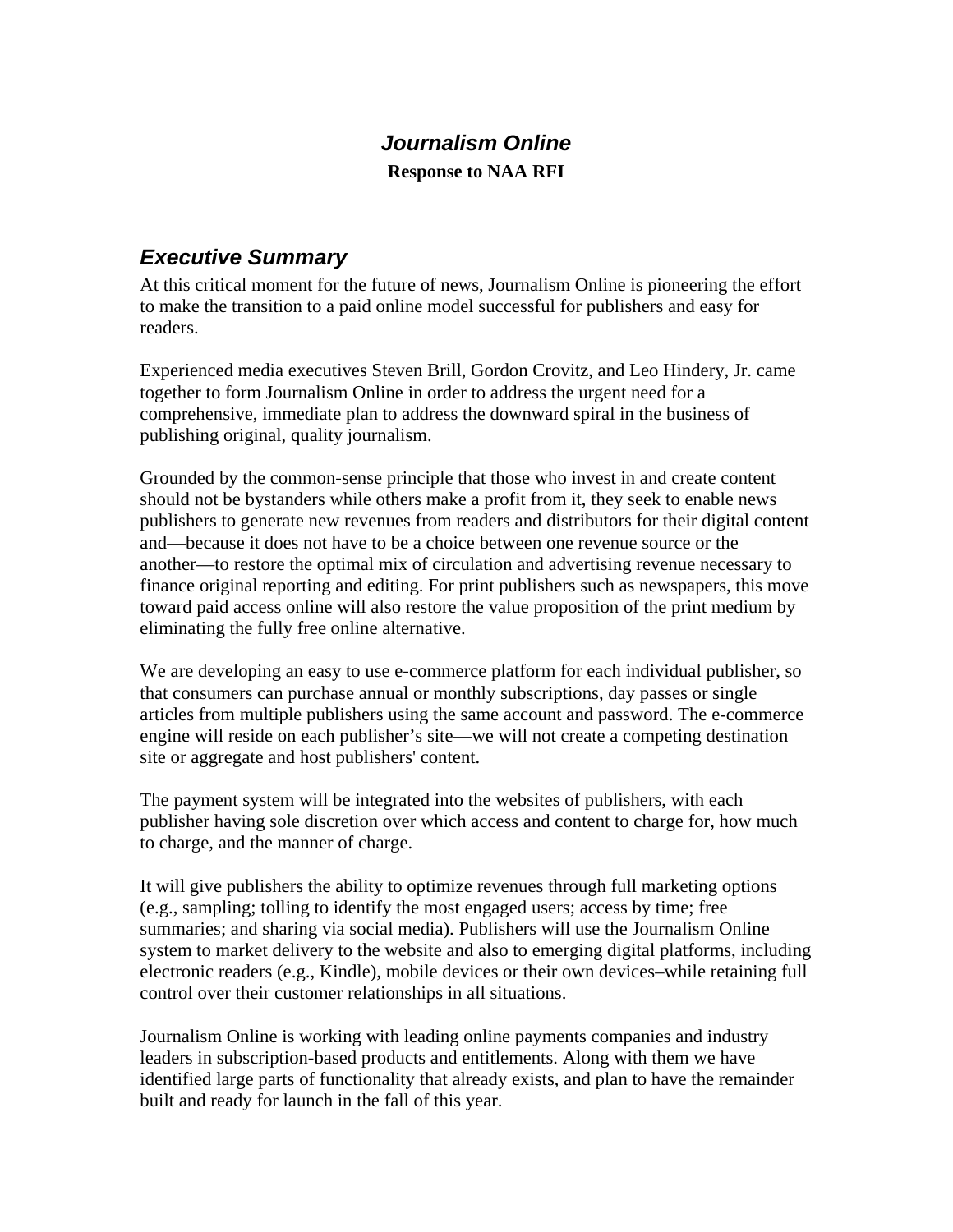The executive responsible for preparation of this proposal is co-founder Gordon Crovitz, [gordon.crovitz@gmail.com](mailto:gordon.crovitz@gmail.com),  $25 \text{ W } 52^{\text{nd}}$  St,  $15^{\text{th}}$  Floor, New York NY 10019. Gordon is prepared to discuss any questions that may come up.

# *Company Profile*

As the bios of our founders below demonstrate, we are NOT technology people who see a possible new opportunity in the publishing industry. Rather we are dedicated publishers and journalists with more than 100 combined years of experience who, with technology executive Ken Ficara, who has the most experience of any technologist in designing eecommerce solutions for news publishers and in partnership with leading technology companies, have developed a business and technology solution for journalism's most urgent, core challenge. The founders also have deep experience in the technology and business issues required to enable newspaper publishers to generate significant revenues from consumers online.

### **Founders**

### **Steven Brill**

Steven Brill, a graduate of Yale College ('72) and Yale Law School ('75), conceived of the idea for Journalism Online as his most recent enterprise. He envisioned a new company to offer an innovative system for newspaper, magazine and other online publishers to realize revenue from the digital distribution of the original journalism they produce.

For the last eight years, Brill has also taught a seminar for aspiring journalists at Yale College. In 2006, Brill and his wife Cynthia (also Yale College '72) expanded that seminar by endowing the Yale Journalism Initiative — an array of non-fiction writing activities, career counseling services and supported internships aimed at channeling Yale students into the profession. In 2007, Yale Law School announced that Brill was providing significant support to a grant from the Knight Foundation aimed at establishing a similar journalism program at the Law School, and in 2009 Brill began teaching (with First Amendment attorney Floyd Abrams and New York Times reporter Adam Liptak) a seminar at Yale Law School covering modern media law issues, including how the Internet has affected journalism and the media industry.

Brill worked his way through Yale Law School by writing for New York and Harper's magazines. When he graduated, he became a legal columnist for Esquire and wrote a best-selling book about the Teamsters Union. In 1978, he founded The American Lawyer magazine, which soon expanded into a national chain of daily and weekly legal newspapers. In 1991, he launched Court TV. He sold the legal publications and Court TV in 1997 and returned to journalism full time, with the founding of Brill's Content, a magazine about the media which ceased publication in 2001. Brill then researched and wrote "AFTER," a book focusing on the aftermath of the September 11th attacks, which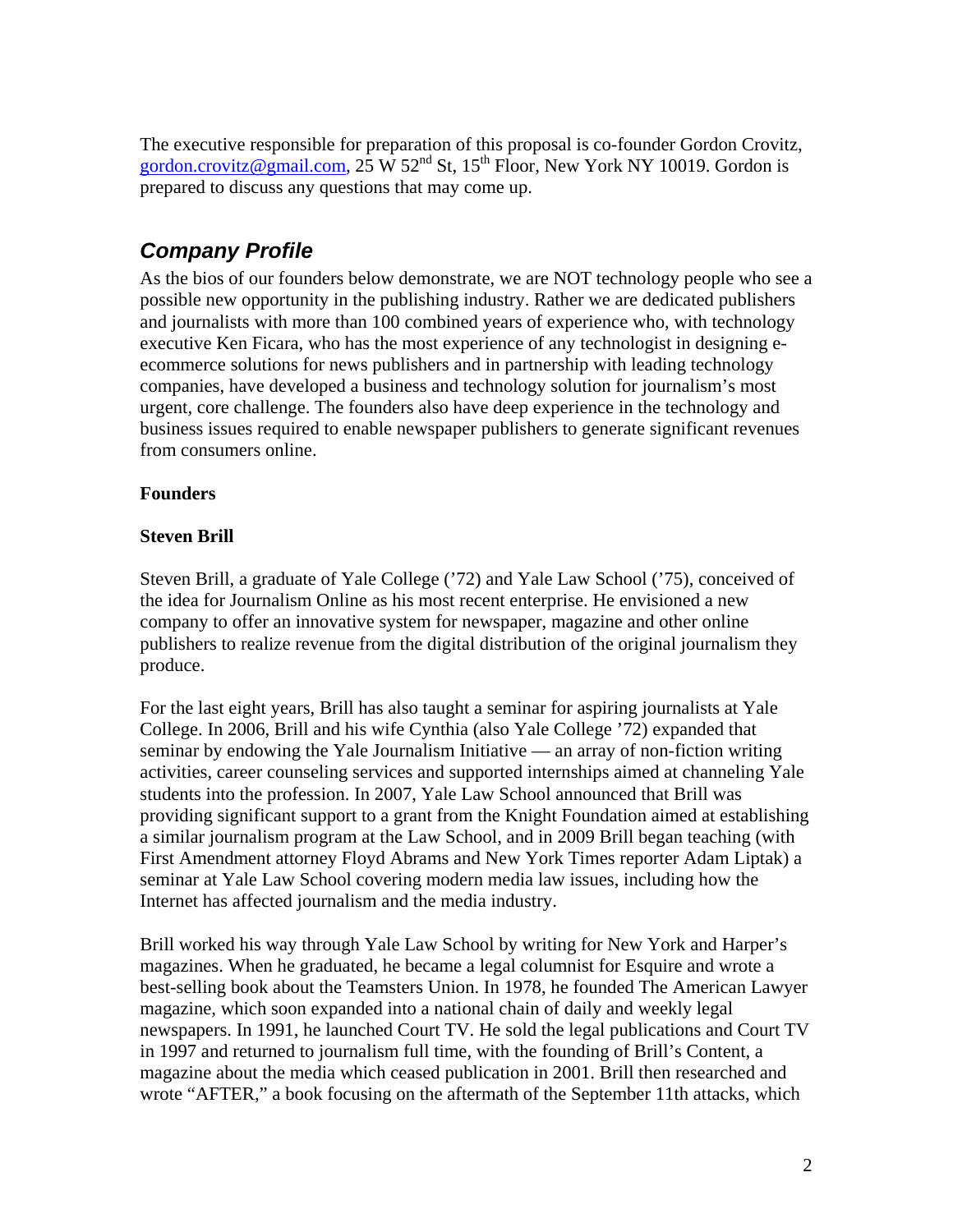was published in 2003, while also serving as a Newsweek columnist and a consultant to NBC on the same subject.

### **Gordon Crovitz**

Gordon Crovitz is a media executive and advisor to media and technology companies. He is a former publisher of The Wall Street Journal and former executive vice-president of Dow Jones, where he launched the company's Consumer Media Group. Under his decade-long leadership, the Wall Street Journal Online became the largest paid subscription news site on the web, with more than one million paying subscribers. He founded the online news service Factiva and is a member of the board of directors of the news and information provider ProQuest, both of which provide highly profitable revenues to news publishers.

He is an advisor to several technology-based media companies in California and New York and was named to the "Silicon Alley 100" for 2008. He writes the weekly "Information Age" column in The Wall Street Journal.

While at Dow Jones, he turned around the financial performance of The Wall Street Journal to become strongly profitable after earlier losing money, including strong growth in circulation revenue in print and on the web. He led the acquisition of publicly traded MarketWatch as well as specialist services Private Equity Analyst, VentureOne and VentureWire, London-based news franchise eFinancial News and Frankfurt-based newswire VWD. Earlier in his career at Dow Jones, he served as the corporate vice president for planning and strategy. He was editor and publisher of the Far Eastern Economic Review in Hong Kong and founding editorial page editor of the Wall Street Journal Europe in Brussels.

He is a graduate of the University of Chicago and has law degrees from Oxford University, where he was a Rhodes scholar, and Yale Law School. He and his wife, Minky Worden, live in New York with their two sons.

## **Leo Hindery**

Leo Hindery, Jr. is Managing Partner of InterMedia Partners, LP, a New York-based media industry private equity fund manager which he first founded in 1988.

Until October 2004, Mr. Hindery was Chairman (and until May 2004 Chief Executive Officer) of The YES Network, the nation's largest regional sports network which he founded in the summer of 2001 as the television home of the New York Yankees. From December 1999 until January 2001, Mr. Hindery was Chairman and Chief Executive Officer of GlobalCenter Inc., a major Internet services company, which was then merged into Exodus Communications, Inc. Until November 1999, Mr. Hindery was President and Chief Executive Officer of AT&T Broadband, which was formed out of the \$48 billion March 1999 merger of Tele-Communications, Inc. (TCI) into AT&T. Mr. Hindery was elected President of TCI and all of its affiliated companies, then the world's largest cable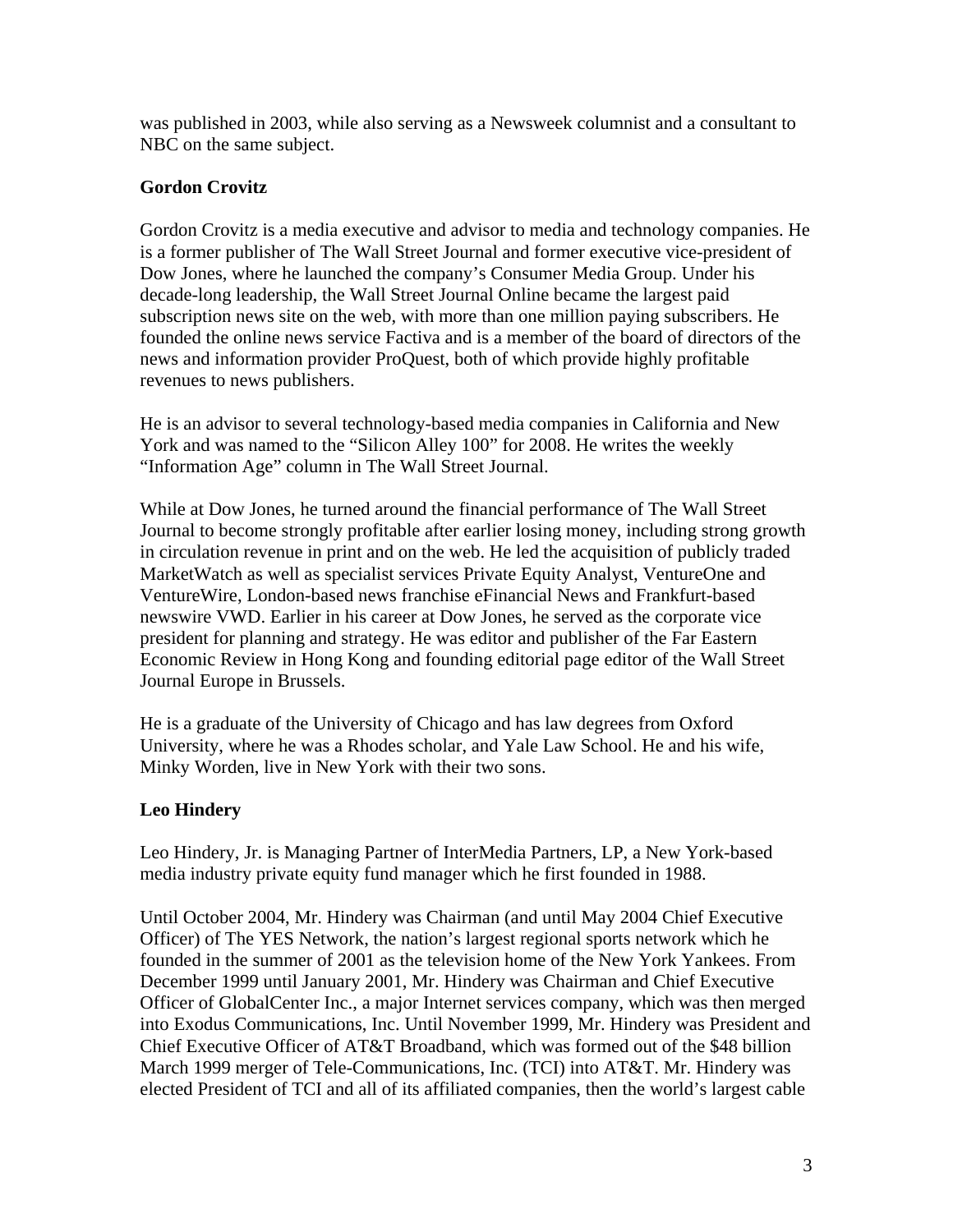television system operator and programming entity, in February 1997, when he was Managing Partner of the original InterMedia Partners.

Mr. Hindery is Chairman of the Smart Globalization Initiative at the New America Foundation and a Member of the Council on Foreign Relations. He is a Trustee of New School University; a Director of the Minority Media & Telecommunications Council, the Paley Center for Media, and Teach for America; and a member of the Board of Visitors of the Columbia School of Journalism.

Mr. Hindery has in the past been recognized as International Cable Executive of the Year, Cable Television Operator of the Year, one of Business Week's "Top 25 Executives of the Year," and one of the cable industry's "25 Most Influential Executives Over the Past 25 Years." He is the author of "It Takes a CEO: It's Time to Lead With Integrity" (Free Press, 2005) and "The Biggest Game of All" (Free Press, 2003).

### **Senior Staff**

### **Merrill Brown**

Merrill Brown, senior strategist, is the founder and principal of MMB Media LLC, which provides clients with management and strategy consulting, corporate, editorial and program development, business analysis and marketing services. Since the founding of MMB Media, clients have ranged from companies in the news, information and wireless businesses to a large foundation. Brown serves as Senior Strategist for Journalism Online, LLC, a company seeking to help publishers charge for the online content they produce.

Brown is also a partner in Propeller LLC, a New York consultancy, and served from 2005 through 2007 as National Editorial Director of News for the 21st Century: Incubators of New Ideas (News 21), part of the Carnegie-Knight Initiative on the Future of Journalism Education. Before establishing MMB Media, Brown served as Senior Vice President, RealNetworks' RealOne Services (2002–2003) and was responsible for all facets of the RealOne programming business including programming, subscription sales, marketing, advertising sales and technology. Prior to that, Brown helped launch MSNBC.com serving as the site's first Editor in Chief, and also served as a Senior Vice President. Before joining MSNBC in 1996, Brown was a media and communications consultant whose work included strategic development work at Time Inc., NBC, US West and a score of other media ventures. Brown was one of the initial strategists responsible for creating the Courtroom Television Network (Court TV) and worked on all facets of the network's operation leading up to its 1991 launch. As senior vice president, corporate and program development, he oversaw program planning, advertising, promotion, marketing, public relations and development of day-to-day management of the cable network through 1994.

From 1985 to 1990, Brown was editor in chief of Channels magazine, which was named as a National Magazine Award finalist for general excellence during Brown's tenure. Early in his career, Brown was associated with the Washington Post, the Washington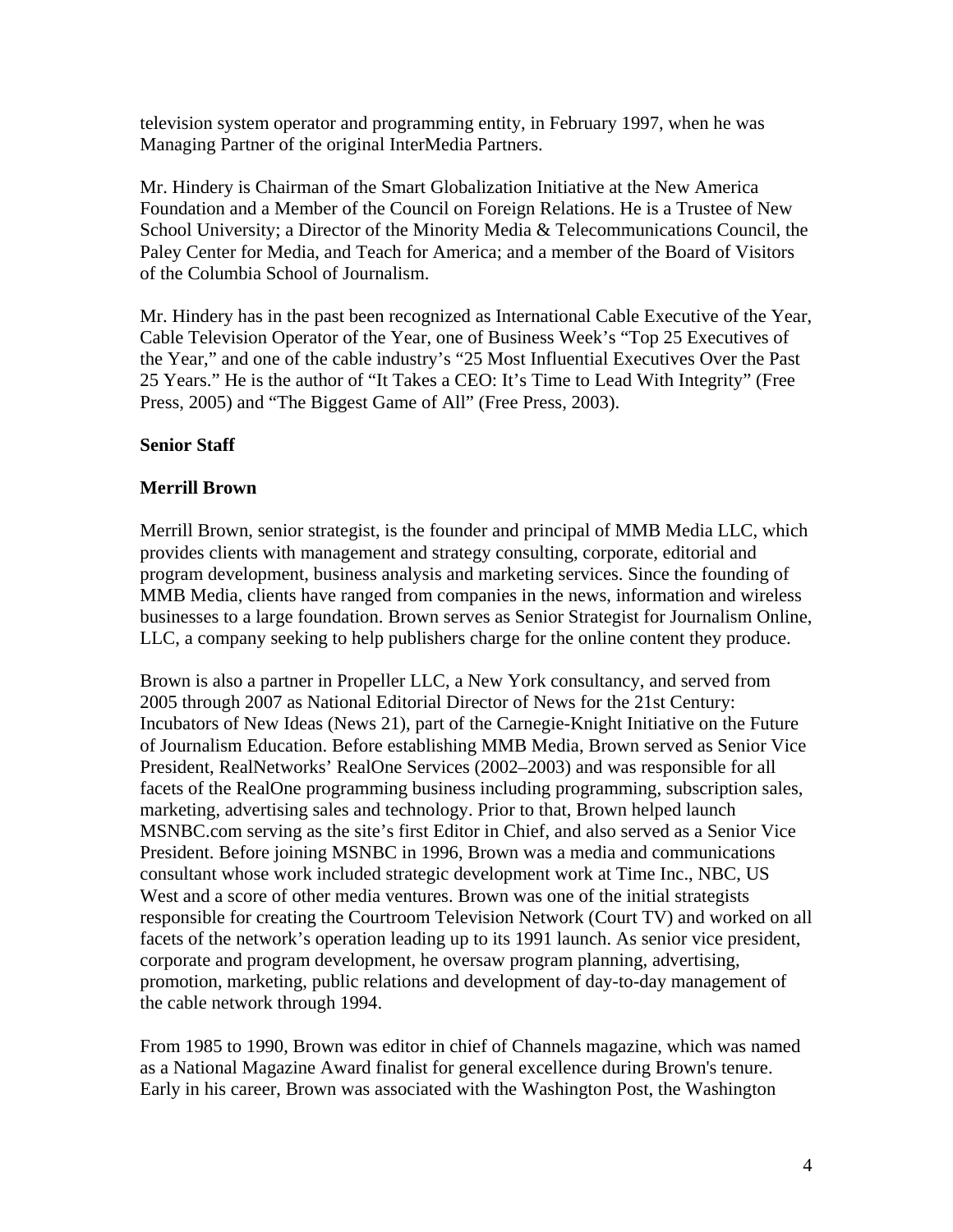Star, the Winston-Salem Sentinel, and St. Louis Post Dispatch, serving in a variety of editorial capacities.

Brown also serves on the boards of Smashing Ideas, Inc., the Center for Citizen Media, New West Publishing, the International Women's Media Foundation, iFocus, the Institute for the Connected Society, Project Agape, and the City University of New York Graduate School of Journalism. Brown is a member of the advisory boards of two advertising firms, Media 6 Degrees and TRA Global, where he recently became Advisory Board Chairman. Brown is an advisor to and has served as Chairman of the Board of NowPublic.com, the leading citizen journalism company in the world. Brown is also an advisor to Evri.com, a content discovery company funded by Vulcan Capital.

### **Ken Ficara**

Ken Ficara, lead technologist, has dual backgrounds in journalism and computer science and has been working in online news for two decades. He was part of the team that founded The Wall Street Journal Online, the web's first and largest paid news site, and oversaw the implementation of three generations of its commerce system. He also wrote many of its editing systems, led its first major redesign and rearchitecture, and managed new product developments on the site for a decade. For many years he was the only person with both bylined articles and production software on the Journal's web servers.

Through his consulting firm, Harmonica LLC, he does content management and product development work for media companies including newspapers, radio stations and trade publishers. He specializes in using mashup techniques and web-2.0 APIs to create lightweight and flexible systems, including one the editors of the well-known American Institute of Architects Guide to New York City are using to manage thousands of photos and building descriptions. He also develops musician websites that integrate with existing social networking and other services musicians already use.

In his years at Dow Jones, he worked on dial-up text information services, CD-ROMs, fax products and pre-web Internet projects before joining the WSJ.com team. He moved from there to a role overseeing the company's overall content strategy, and then to Ottaway Newspapers, where he rebuilt and modernized their newspaper websites and launched a series of local search portals. He began his career as as a reporter and copy editor on weekly and daily newspapers and online news services.

Ficara is a graduate of Brooklyn College of the City University of New York, and of Rutgers University. He lives in Brooklyn, NY, where he plays harmonica and guitar in the city's old-time country music community. His photos are frequently seen on albums and web sites by local bands and on his music blog and newsletter.

# *Product Description*

Journalism Online will enable publishers of quality journalism to realize the revenue they deserve—and can command—from readers and distributors for their digital content. We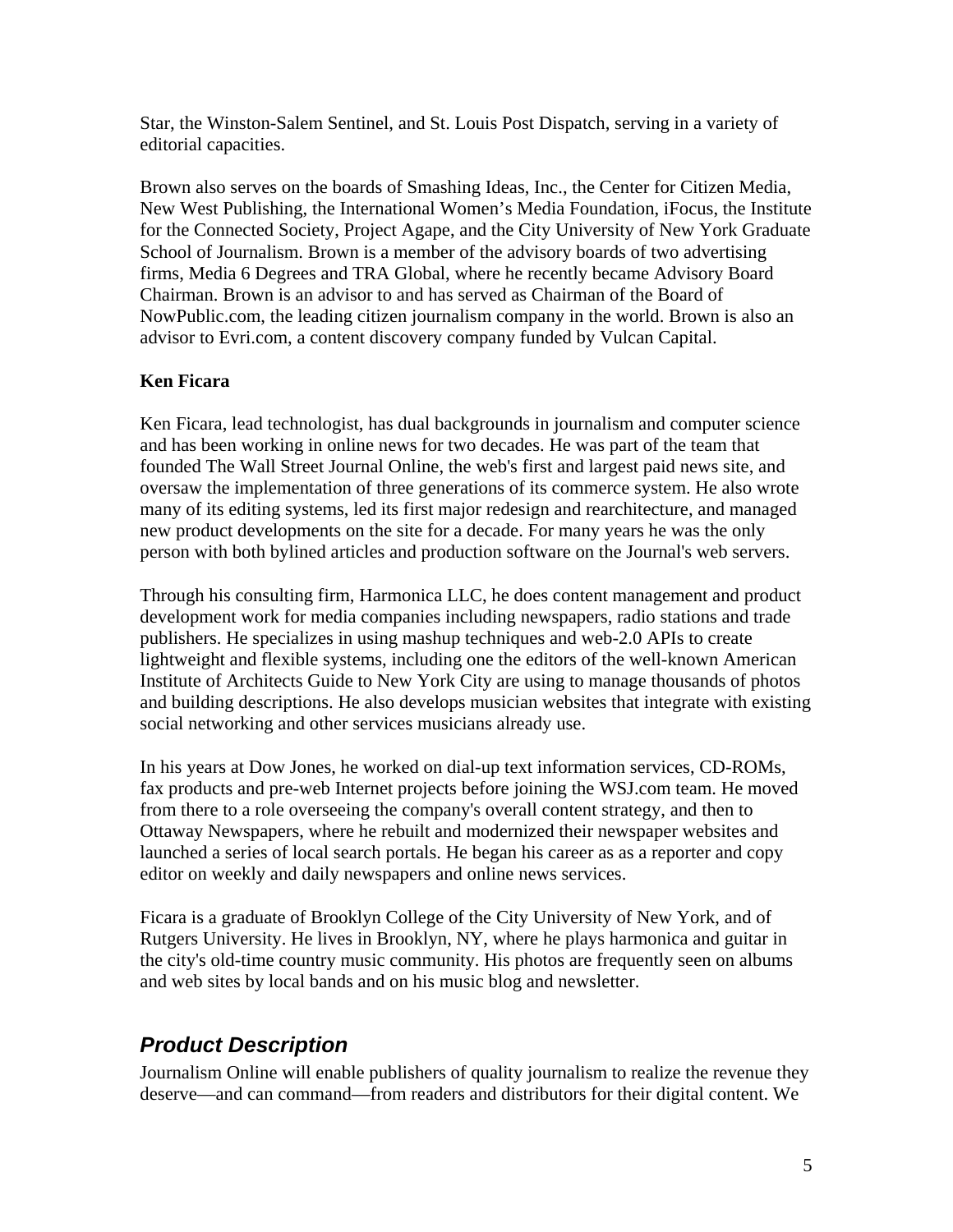will enable these news organizations to restore the optimal mix of circulation and advertising revenue necessary to finance original reporting and editing. At the same time we will restore the value proposition of the print medium by eliminating the fully free online alternative.

**Participation In All-You-Can-Read Options:** We will aggressively market all-inclusive annual or monthly subscriptions for consumers who want to pay one fee to access related areas of content across the sites of Journalism Online affiliate members (such as news by topic, country or region).

Publishers will have full discretion over participation in these offers and will share the resulting revenues.

We will use data from consumer behavior to identify potential packages of access, helping to maximize revenues for member publishers.

**Reports From the Front Lines As the Industry Is Rebuilt:** We will provide reports based on consumer data to member publishers on which strategies and tactics are achieving the best results in building circulation revenue while maintaining the traffic necessary to support advertising revenue.

No one knows today which strategies—annual subscriptions, sampling, micropayments, day passes, premium frequency updates—will work best. We will gather and share anonymous, aggregated information about consumer behavior to help each publisher optimize free and paid access.

**Restoring a Balance of Power:** Those who invest in and create original content should not be bystanders as it is monetized. We will negotiate improved terms with distributors such as electronic readers as well as a more mutually beneficial relationship with search engines.

Journalism Online will enable news publishers to negotiate from a position of strength.

# *Product Capabilities*

Our product is planned to support the following capabilities among others:

- 1. Recognition of accounts and passwords across multiple websites and multiple digital platforms
- 2. Sampling of selected number of articles per week or month before charging, if publisher desires – and easy "turning of the dials" up or down
- 3. Free view of headline and of selected number of words before charging, if publisher desires – and easy "turning of the dials" up or down
- 4. Allow micropayments
- 5. Monthly subscriptions
- 6. Annual subscriptions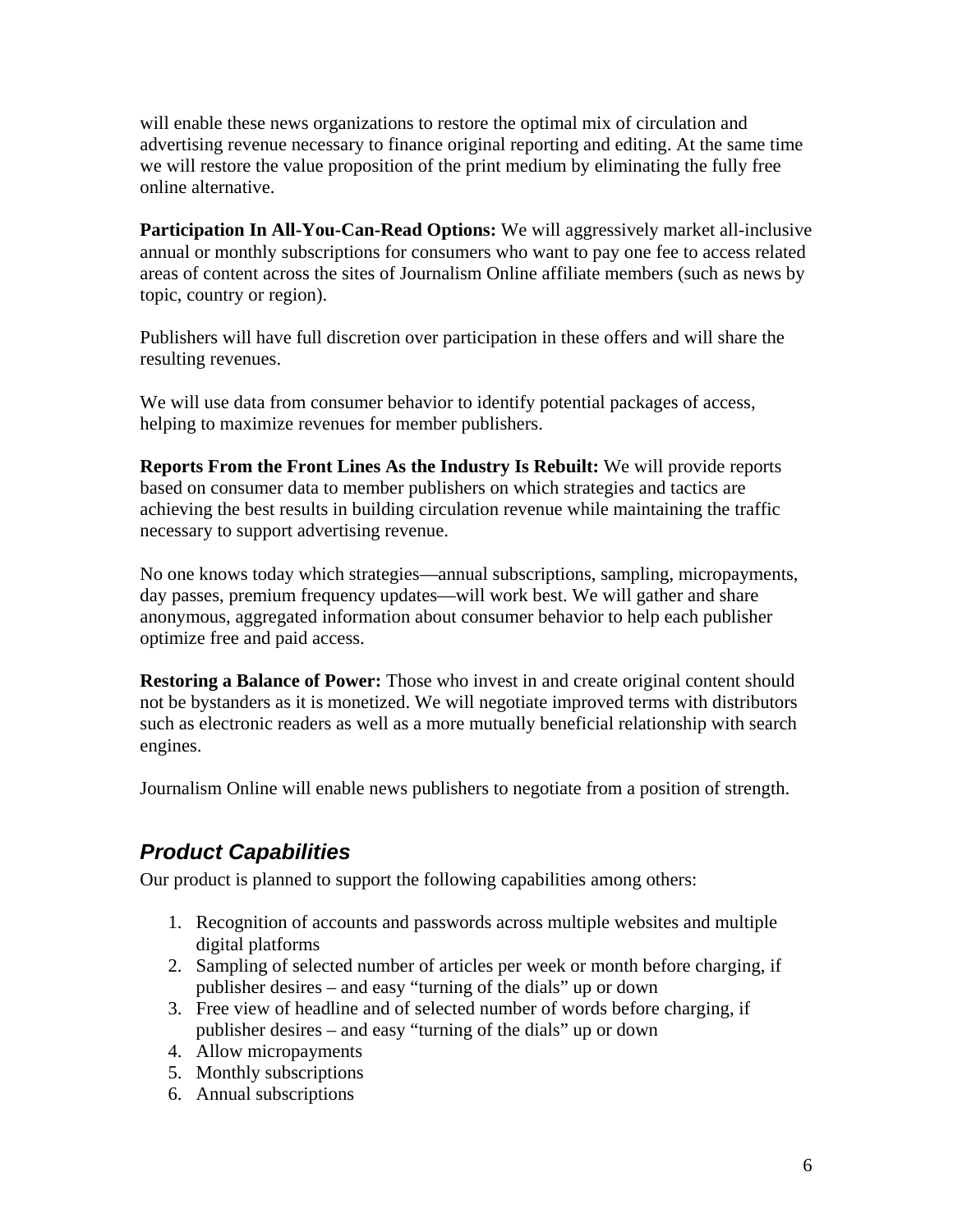- 7. Conversions of micropayments into monthlies, monthlies into annuals
- 8. Bundling of print and online subscriptions
- 9. Meshing of print and online subscription databases to allow for discounted bundled offers
- 10. Premium charging according to the frequency with which the website is updated
- 11. Option for publishers to set different rules based on whether customer is in- or out-of-market
- 12. Referral payments for Affiliate websites whose paying customers add access to other news websites
- 13. "All-you-can-read" packages with originating publisher website receiving a percentage of resulting revenues
- 14. Option for dissatisfied customers to "return" an article, if publisher desires, with a fraud protection mechanism to guard against abuse
- 15. Ability to sell related goods via participating retailers (such as books within book reviews)

Product offerings will include the options to:

- Charge based on selected number of articles read through third-party sites such as Google over predetermined time (e.g., after five articles per month).
- Charge based on selected types of articles on the site's home page, such as most differentiated news and features (note that opinion and comment typically remain free).
- Charge differently based on physical location of the user or whether user is also a print reader.
- Charge for selected collections of news by topic and for selected archives.
- Charge based on time of day viewed (such as for all visits to the site after the initial publication of the daily newspaper).
- Charge for "club" features such as a separate area for posting comments, emailing paid content to friends and multiple subscription accesses.

## *Planned Enhancements*

Journalism Online will offer a basic set of capabilities in our fall launch, along with the first-ever gathering and analysis of real-world data about how users purchase news and newspaper content, which we will make available to our affiliates. Based on that analysis and reaction from the market, we will adapt and broaden our capabilities, with subsequent software releases in the first quarter of 2010. And we will suggest modifications and variations in business models, week by week, as we gather data on which strategies are working best to optimize advertising and circulation revenue online and in print and share that data with our Affiliates.

# *Research and Data Analysis*

This has been discussed at length with NAA members and because it relates to pricing and other strategies we do not feel it appropriate to share it in this context.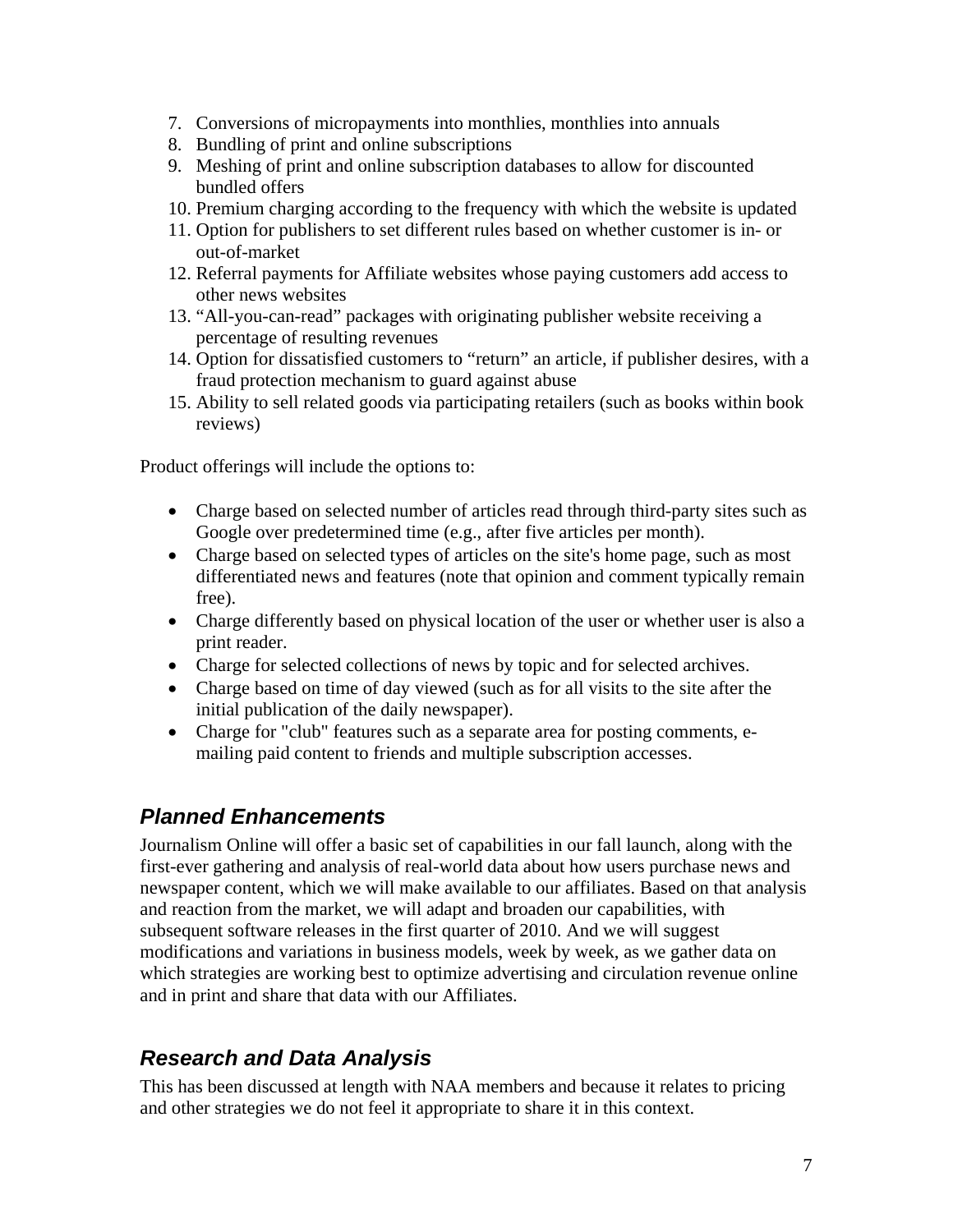# *Business Model*

There is not one single business model that is appropriate for all publishers. Our service allows them to decide individually:

- What to charge for
- On what basis to charge for it (per article, per day, per month, per year, with upsells for each)
- Whom to charge (based on regularity of use, sampling history, where they are logging on from, etc.)
- How to bundle with print subscriptions
- How to bundle with offering of other JOL Affiliates.

Below is an excerpt from the business models we have presented to five different-sized newspapers in five different markets based on assumption related to the options outlined above.

Print circulation of 1,000,000. Total home delivery paper subscribers of 800,000. Monthly online unique visitors of 20 million. Annual online subscription price of \$75.00 and month-to-month price of \$7.50. Micropayments per article of \$0.25 with a total of 6 per subscriber per month. Online advertising revenue of \$175 million per year. Print circulation revenue of \$600 million per year. Print subscriber retention and acquisition cost of \$75 million per year.

Bottom Line Benefit:

\$33.6 million in Year One; \$86.0 million in Year Two

Assumptions:

- Assumes a significant amount of continued free access, but with selected content offered to the most engaged online users on a paid basis. This approach optimizes advertising inventory alongside high-margin subscription revenues.
- 10% of monthly uniques subscribe within two years.
- Subscriber conversion breakdown assumes 47.5% annual, 47.5% month-to-month and 5.0% micro payment.
- Total online subscribers of 2.2 million subscribers in year 2, counting people who buy annual or monthly subscriptions or a single article through micropayment.
- Assumes a 90% subscription renewal rate.
- Overall page views decrease by 12% at the end of year 2.
- A 15% decrease in non-subscriber page views is offset by paying subscribers having 25% more page views per user than non-paying users.
- A 30% higher CPM for pages viewed by subscribers produces overall online advertising decline of 9%.
- Cost of sales for advertising is 20%.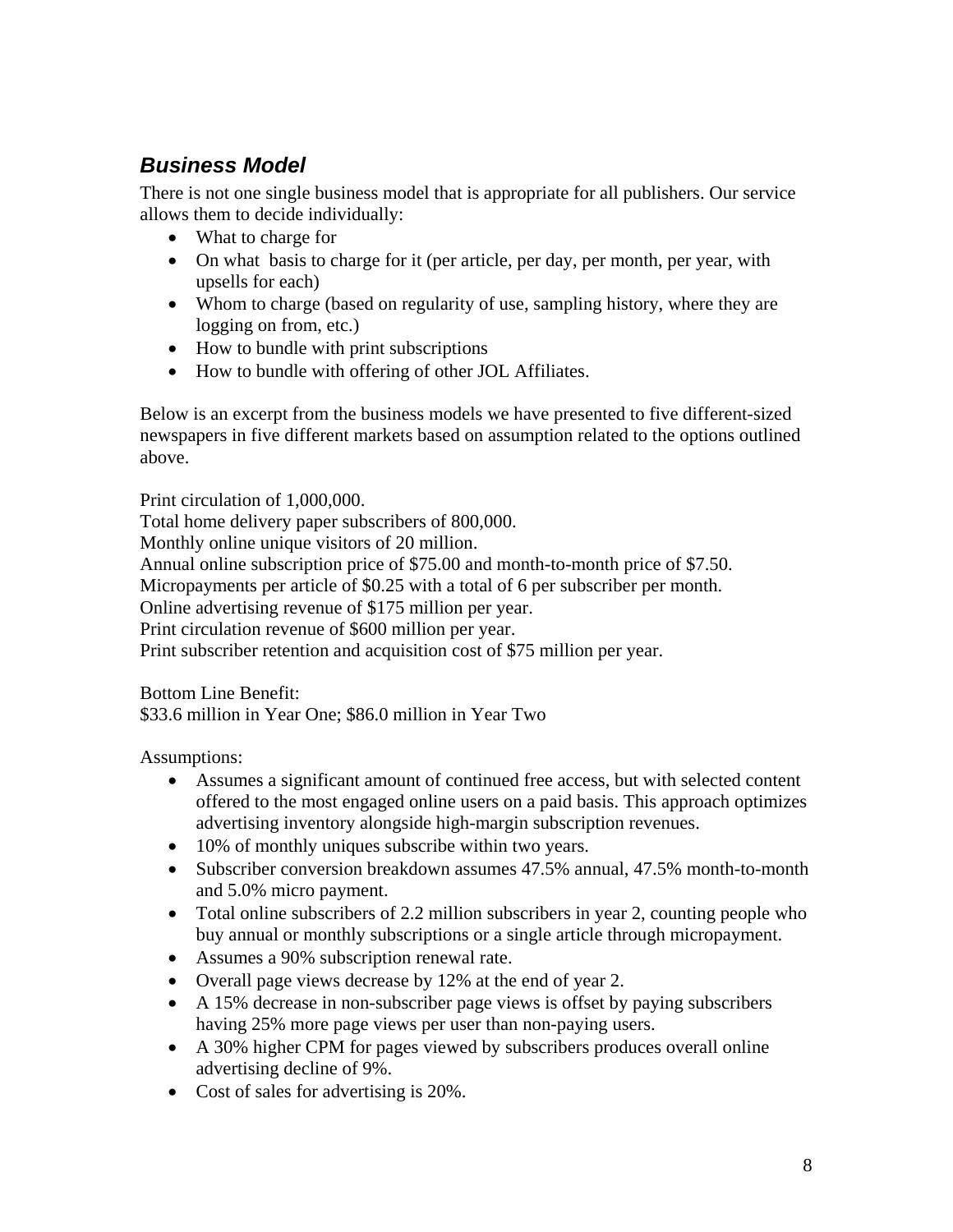- Journalism Online commission of 20% of subscription revenues net of credit card fees of 3%.
- Adding a paid strategy for selected online access, then bundling online and print subscriptions (offering a "discount" for those who buy both) yields a 3% increase over two years in print subscription circulation revenue.

| □<br>□                                                                                                                                                                                                                                |                  | □                |
|---------------------------------------------------------------------------------------------------------------------------------------------------------------------------------------------------------------------------------------|------------------|------------------|
| In thousands unless otherwise stated                                                                                                                                                                                                  | Year 1           | Year 2           |
| Incremental Revenue                                                                                                                                                                                                                   |                  |                  |
| Print Circulation Revenue Increase                                                                                                                                                                                                    | 18.898           | 18,898           |
| Online Net Subscription Revenue (1)<br>Total Increase in Revenue                                                                                                                                                                      | 25.705<br>44,603 | 73.771<br>92,670 |
| Decrease in print subscriber acquisition cost (2)<br>□                                                                                                                                                                                | 7,500            | 7,500<br>□       |
| Online advertising revenue decrease                                                                                                                                                                                                   | (23, 146)        | (17, 754)        |
| Cost of Online Sales (3)                                                                                                                                                                                                              | 4.629            | 3.551            |
| Net Decrease in Online Sales                                                                                                                                                                                                          | (18, 517)        | (14, 203)        |
| <b>Total Benefit</b>                                                                                                                                                                                                                  | 33,586           | 85,966           |
| (1) Net of Journalism Online commission of 20.0% and credit card commission fees of 3.0%.<br>(2) Assumes a cost savings of 10.0% on print subscriber acquisition cost by year 2.<br>(3) Assumes a cost of advertising sales of 20.0%. |                  |                  |
| □                                                                                                                                                                                                                                     |                  |                  |

# *Current Client List*

To avoid any appearance of impropriety we do not think in wise to share our client list with a trade association until we make public announcements about publishers who have joined as our affiliates.

# *Available Payment Options*

**Credit cards:** All major cards.

**PayPal** and other online payment methods, providing secure and widely accepted methods for those not comfortable giving credit cards, already widely accepted. **Print subscription combination**, with a balance of "optimistic" discounts/free offers for print subscribers. Our integration method would allow for authorization of other products, at publisher discretion (for demographic information, clubs, etc.).

**Offline payments,** such as direct mail response.

**Micropayments** and other forms of prepayment.

Journalism Online will support SMS payments, digital cash and other methods as they become significant in the market.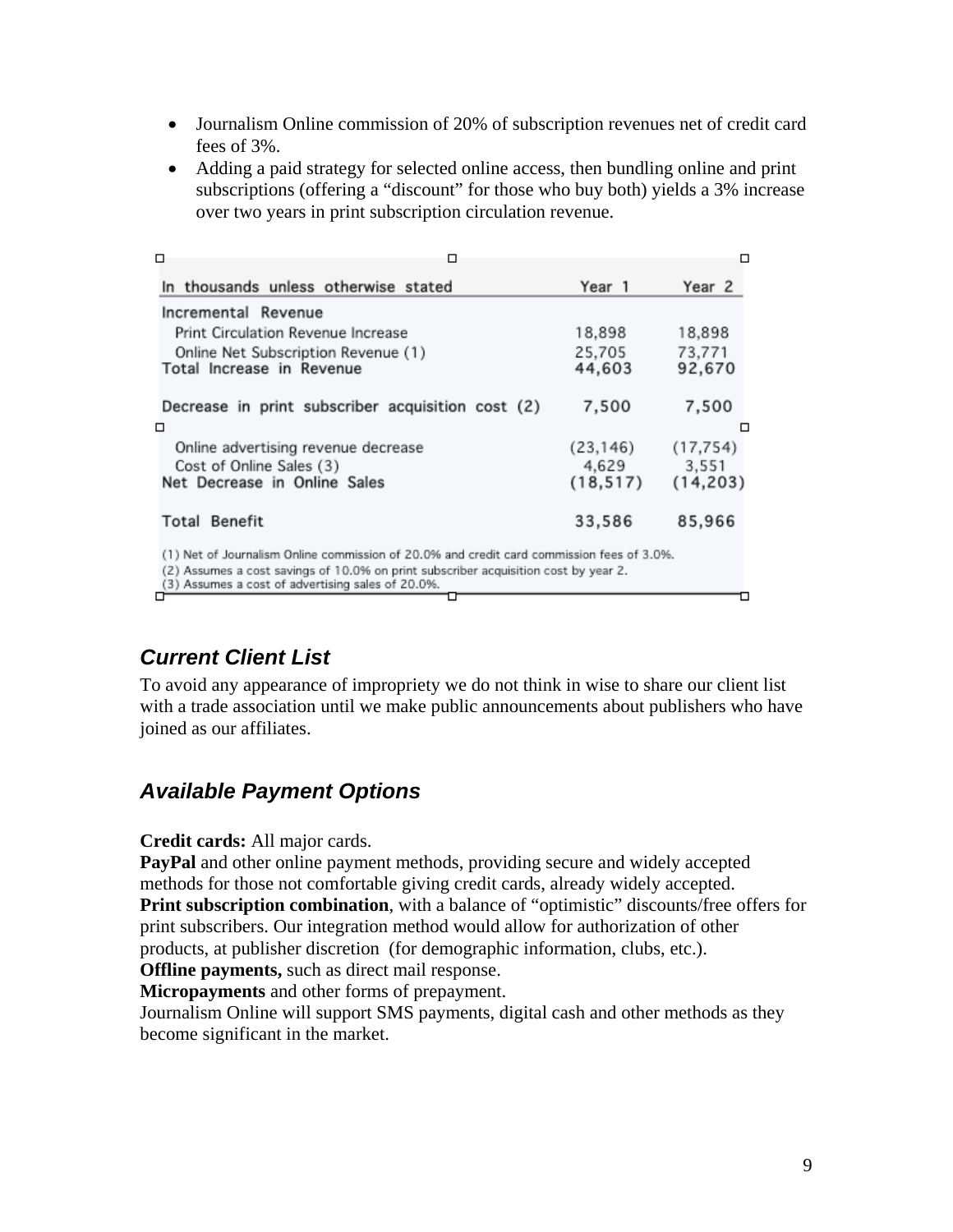## *Platform Requirements*

**Security, stability and maturity in payments handling**: Credit card processing, PCI rules, privacy laws, accounting, refunds, reconciliation identity theft – all these are complex issues that change frequently, and none of them can be taken lightly**. Flexible business rules to support experimentation:** A clear demarcation between the payment layer and the product layer allows flexibility in defining and pricing products without risk to customers or the business. The system must support experimentation, and should allow you to learn rather than punishing you for being flexible.

**Robust identity management:** Single-signon is important to success, and the user experience must be seamless and simple, This implies sophisticated identity and session management. If users can be asked for existing credentials, rather than requiring them to sign up for a new account, the process will be simpler and easier.

**An understanding of how newspapers and media work:** Selling content online is nto the same as selling hard goods, and differs even from selling soft goods like music, ring tones or games. Without a clear understanding of the subscription and circulation business, one cannot build software to support it.

## *Business Model*

Our business model is strictly revenue-share. Please see above for detailed model information.

## *Consumer Behavior*

Recent industry research shows that while most consumers do not pay for content now, they would do so if asked. Penn, Schoen & Berland Associates presented a study at the All Things Digital Conference in May, showing that 6% currently pay but that more than 90% would, with the average stated price being \$25 month. Our business model assumes fewer customers paying less than that.

# *Capabilities*

- **. Accept or retrieve content from participating newspapers/media companies.**  Journalism Online will not host content, but we are proposing several methods of integrating with publisher content management systems. We plan to support content on the web, not limited to text, and via feeds and mobile devices as well.
	- o Scripting (simplest)
		- Insert script tags, let us do everything else.
		- $\blacksquare$  Fewer knobs.
	- o CMS or web server plugin (depends on platform)
		- Allows more flexible decisions.
		- Can intervene in content presentation.
	- o Full integration
		- Services API called by CMS.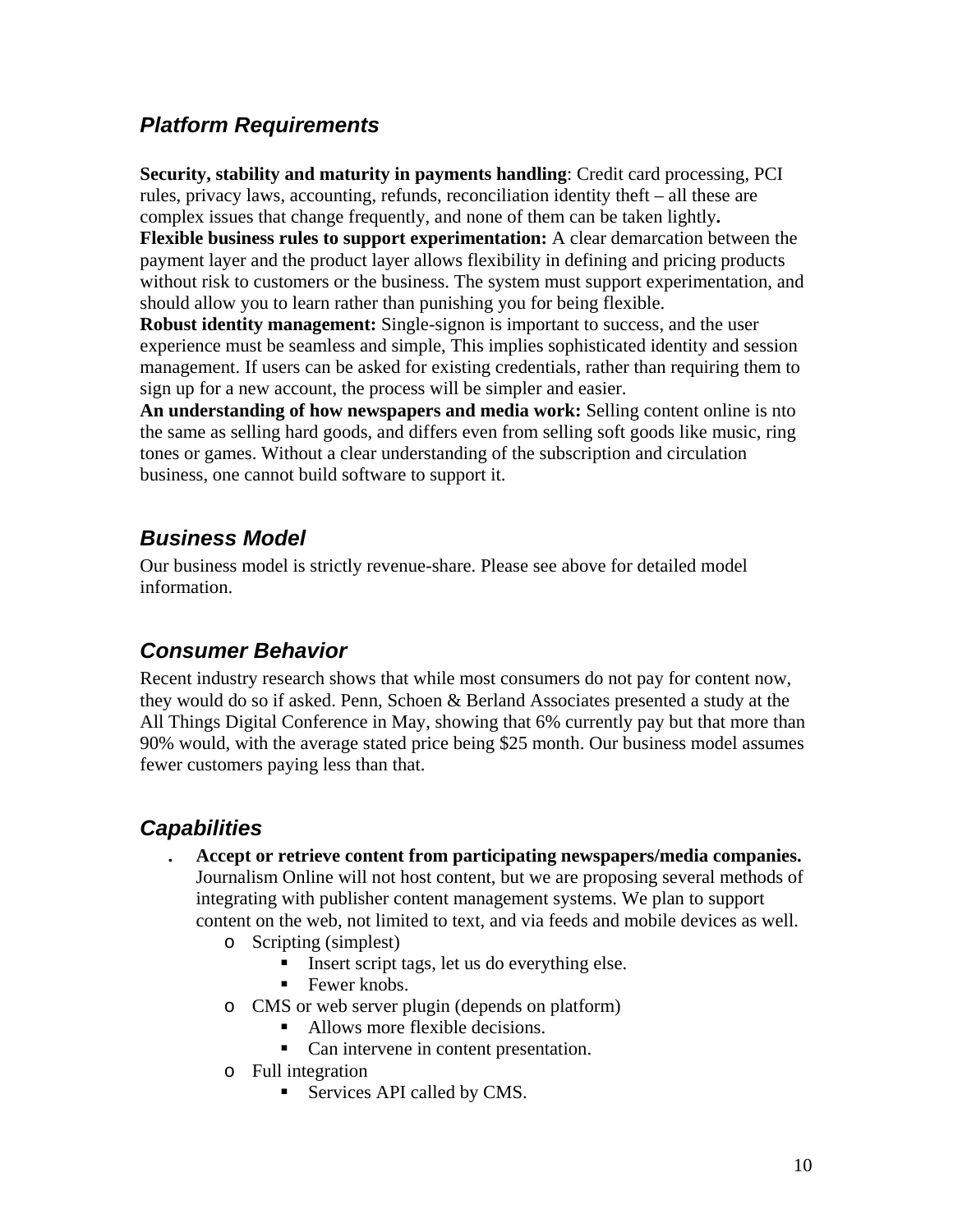- Requires programming by affiliate
- **. Manage single sign-on that allows consumers to navigate across participating media company Web sites**

Journalism Online will manage identity and provide single-signon capabilities.

- **. Process content in industry standard formats for news (NITF, NewsML2)**  Journalism Online will not host or aggregate content. Depending on publisher requirements we may process some metadata in order to categorize content for inclusion in products. This would be done with taxonomy or semantically.
- **. Track proper source of original content** Journalism Online will track content across affiliate sites to credit the originator and pay royalties if required by business rules.
- **. Manage and protect intellectual property rights of content**  Journalism Online will respect all copyrights. We will not provide any digitalrights management or other software enforcement of copyright.
- **. Provide effective and efficient browser based user interface**  Journalism Online will provide two user interfaces. The consumer interface will be subsidiary to the publisher's brand and we envision most consumers encountering us as a "powered by" logo within publisher's sites and brands. Journalism Online will also provide a B2B affiliate portal for publishers to manage products and their accounts.
- **. Provide appropriate database technology for content management**  Journalism Online will integrate with publishers' content-management systems but will not manage content directly.

### **. Manage a variety of transactional capabilities**

Journalism Online will support a range of payment models including:

- o Credit cards: All major cards.
- o Secure method for those not comfortable giving credit cards, already widely accepted. (Print subscription combination)
- o Balance of "optimistic" discounts/free offers for print subscribers. (Combo integration would allow for authorization of other products, at publisher discretion, such as demographic information, points, clubs, etc.)
- o Offline payments
- o Aggregate billing (e.g., purchased accounts by ISPs)
- o Micropayments and other forms of prepayment
- o SMS payments, digital cash and other methods as they become significant in the market.

Journalism Online will support a range of product definition models including:

- o Content Set (Certain categories or types of content are available only to paid subscribers)
- o Timeliness (Paid subscribers see more frequently updated content)
- o Quality/Length (Paid subscribers see full articles, or see articles with additional content, eg video or audio)
- o Capabilities (Paid subscribers can search/personalize/comment/blog/etc. )
- o Platform (Paid subscribers have mobile access. )
- o Advertising (Paid subscribers see fewer, different or no advertisements)